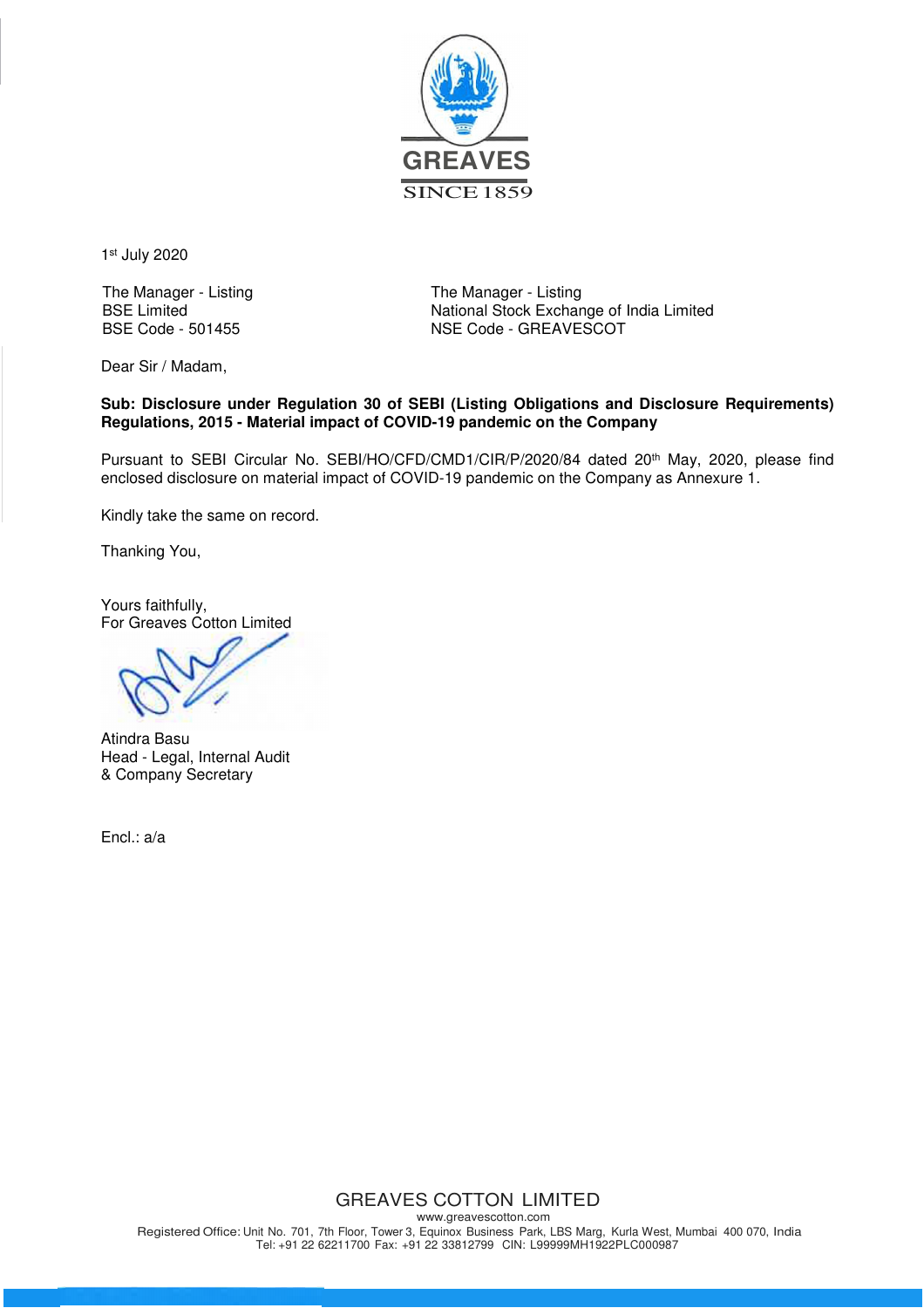## **DISCLOSURE OF MATERIAL IMPACT OF COVID-19 PANDEMIC**

**Pursuant to the SEBI Circular SEBI/HO/CFD/CMD1/CIR/P/2020/84 dated 20th May, 2020** on disclosure of material impact of CoVID-19 pandemic the details are as follows:

| S. No.         | <b>Particulars</b>                                                                                                           | <b>Disclosures</b>                                                                                                                                                                                                                                                                                                                                                                                                                                                                                                                                                                                                               |
|----------------|------------------------------------------------------------------------------------------------------------------------------|----------------------------------------------------------------------------------------------------------------------------------------------------------------------------------------------------------------------------------------------------------------------------------------------------------------------------------------------------------------------------------------------------------------------------------------------------------------------------------------------------------------------------------------------------------------------------------------------------------------------------------|
|                | Impact of the COVID-19 pandemic<br>on the business                                                                           | The Covid-19 crisis has caused a slowdown to the<br>whole industry, and we are not immune to it. The<br>pandemic has directly affected both the demand and                                                                                                                                                                                                                                                                                                                                                                                                                                                                       |
| $\overline{c}$ | operations<br>Ability<br>maintain<br>to<br>factories/units/office<br>including<br>the<br>spaces functioning and closed down; | supply side, which has created a severe impact for the<br>overall economy.                                                                                                                                                                                                                                                                                                                                                                                                                                                                                                                                                       |
| 3              | Steps taken to ensure<br>smooth<br>functioning of operations                                                                 | There is no denying that this situation will have a<br>negative impact on liquidity and would likely to put<br>downward pressure on the Indian automotive sector as<br>a whole. Since the market will take its course of time to                                                                                                                                                                                                                                                                                                                                                                                                 |
| 4              | Schedule, if any, for restarting the<br>operations                                                                           | evolve from the setback, we have re-evaluated and<br>accelerated certain plans to bounce back.                                                                                                                                                                                                                                                                                                                                                                                                                                                                                                                                   |
|                |                                                                                                                              | Our business practices and strong enterprise risk<br>management framework (ERM) has helped in dealing<br>with such an unprecedented crisis. Our approach has<br>been to respond and not react to critical situations. In<br>these testing times, focussing on business continuity<br>plans, adopting "new ways of doing business" and to<br>the "new normal" have been our priority along with<br>nurturing relationship with our stakeholders<br>by<br>supporting them.                                                                                                                                                         |
|                |                                                                                                                              | The challenges posed by COVID-19 led to closing our<br>plant operations as per Government of India's<br>directives and thus impacting production.                                                                                                                                                                                                                                                                                                                                                                                                                                                                                |
|                |                                                                                                                              | We utilised this opportunity to prepare ourselves to<br>respond to the post COVID-19 reality by focussing on<br>readiness to jumpstart operations by implementing<br>social distancing at factories with cautious optimism.<br>Now, the Company has<br>partially resumed<br>its<br>manufacturing at its various facilities and is looking to<br>step up the operations going forward as the restrictions<br>ease. The Company has prepared a well-chalked out<br>plan to deal with this crisis situation and is putting in<br>place a comprehensive action plan across its various<br>functions in order to face the challenges. |
| 5              | Estimation of the future impact of<br>COVID-19 on its operations                                                             | The Company is not in a position to quantify the future<br>impact of the Pandemic as the External environment<br>remains uncertain and challenging. Company is closely<br>monitoring the evolving Pandemic situation and<br>adjusting as per the emerging circumstances. We are<br>Confident to tide over crisis and emerge stronger.                                                                                                                                                                                                                                                                                            |
| 6              | Details of impact of COVID-19 on<br>listed entity's: -                                                                       |                                                                                                                                                                                                                                                                                                                                                                                                                                                                                                                                                                                                                                  |
| i.             | Capital and financial resources                                                                                              | There is no impact of COVID-19 on Capital and<br>financial resources.                                                                                                                                                                                                                                                                                                                                                                                                                                                                                                                                                            |
| ii.            | Profitability                                                                                                                | Due to lockdown and severely curtailed revenue<br>streams in first quarter of current financial year whilst<br>large part of costs continued, there will be an impact on<br>profitability in first quarter.                                                                                                                                                                                                                                                                                                                                                                                                                      |